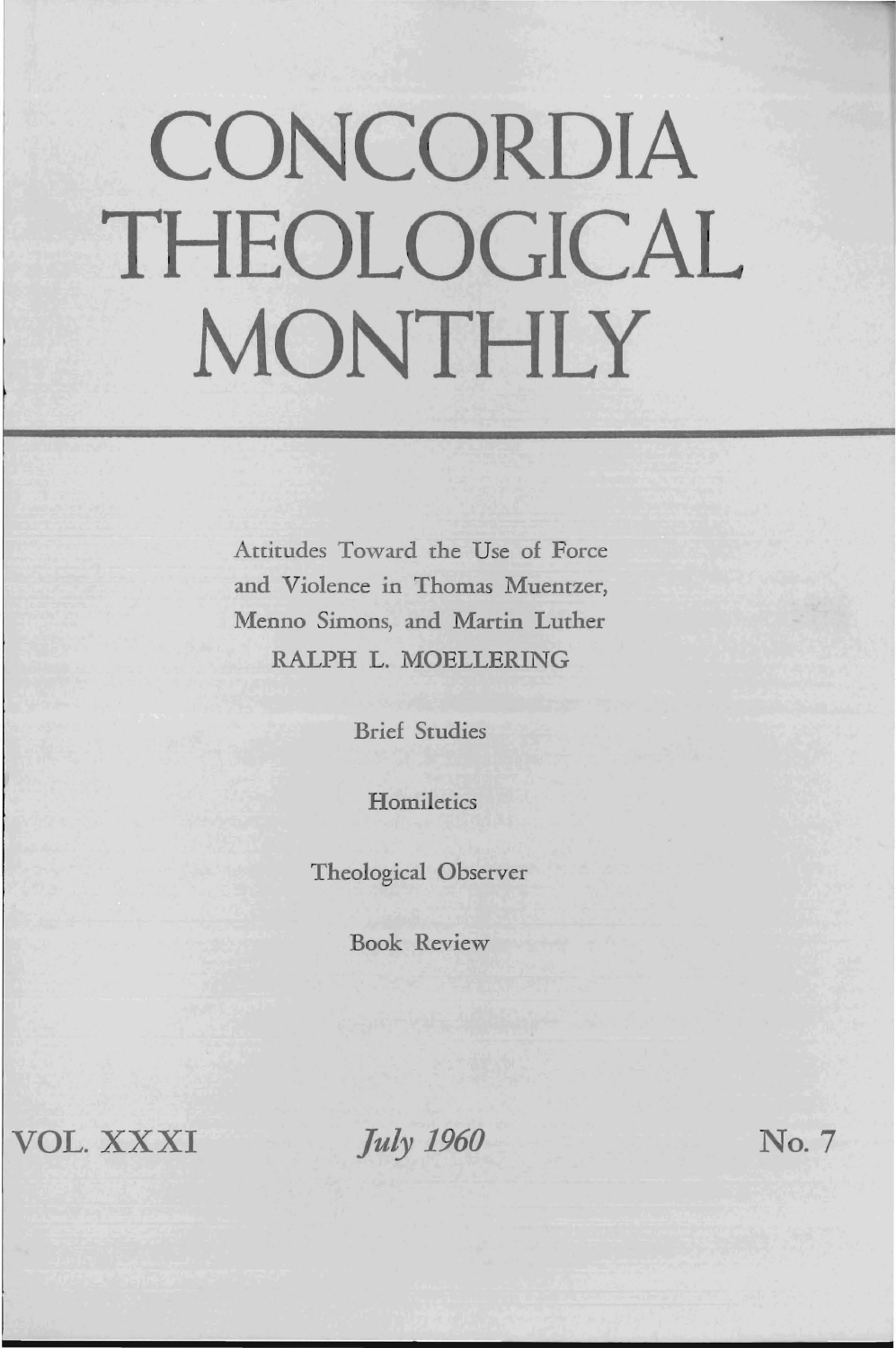THE NEW NESTLE GREEK NEW TESTAMENT

Professor Kurt Aland of the University of Muenster, now in charge of the Nestle Greek New Testament publication, in *New Testament Studies* (January 1960), whets the appetite of every student of the Greek New Testament by delineating what the 25th edition of the Nestle New Testament might be. Writing under the given heading, he remarks that, though the 24th edition has appeared with some important changes based on the Bodmer Papyri, a reprint of this edition might become necessary before the 25th edicion can be published, perhaps in 1962, when the *Wuerttembergische Bibelanstalt* will celebrate its 150th anniversary. In the 25th edition there will be a number of far-reaching changes. Thus the cursive type hitherto used will be replaced by the vertical type now favored in Germany as elsewhere. The existing text revisions will be completely reworked. Old Testament citations will be dis tinguished in some other way, as the heavy type now used makes them too conspicuous. A thorough check is made of the extent of each citation. In the margin the number of references to parallel texts will be cut down to those of real importance for academic study. The *apparatus criticus* too will show several changes, as, for example, the omission in future of all references to Tischendorf, Westcott and Hort, and Weiss; for since the apparatus criticus in 1927 was enlarged and based on the manuscripts themselves, such references have become ever more superfluous for assessing the value of a reading. These and other references may, however, be included in a special appendix to enable the student or critic to learn what reading is supported by other editions. According to the learned editor, the work on the 25th edition is well under way, and there is hope that in

two years from now there will appear a completely new edition of Nestle's beloved  $Nowum$  Testamentum Graece.

## JOHN THEODORE MUELLER

## THE CHRISTOLOGY OF CHALCEDON

The *Anglican Theological Review* (April 1960) discusses under the given heading, among other articles, the relevance of the Creed of Chalcedon for today. The formula was directed against four heresies: Arianism, condemned at Nicaea in 325; Apollinarianism, condemned at Constantinople in 381; Nestorianism, condemned at Ephesus in 431; and Eutychianism, condemned at Chalcedon in 451. Arianism declared that the pre-existent Logos was a creature and this pre-existing created Person was incarnate as man. Apol· linarianism concerned itself with the union of humanity and Deity in our Lord, and its answer to the problem was that part of our Lord's humanity was replaced by Deity. According to Nestorianism the man Jesus is a human person in full communion with the Person of the Divine Logos. Lastly, in Eutychianism our Lord's Deity and His humanity were confused; His humanity was absorbed into His Deity. The writer calIs attention to the fact that today the doctrine of the Person of our Lord is again the center of fundamental controversy, particularly on the Continent. He says: "We are in the midst of a great Christological Renaissance and the doctrine of the Person [of Christ} is receiving fresh atrention from Barth, Brunner, Bultmann, and a whole host of Thomists, such as Galtier, Parente, and Garrigou-Lagrange. . .. Chalcedon is still with us, and its problems are still ours. We too are puz· zled by the problems of what is human nature, what is divine nature, and what is personality, human and divine. We too are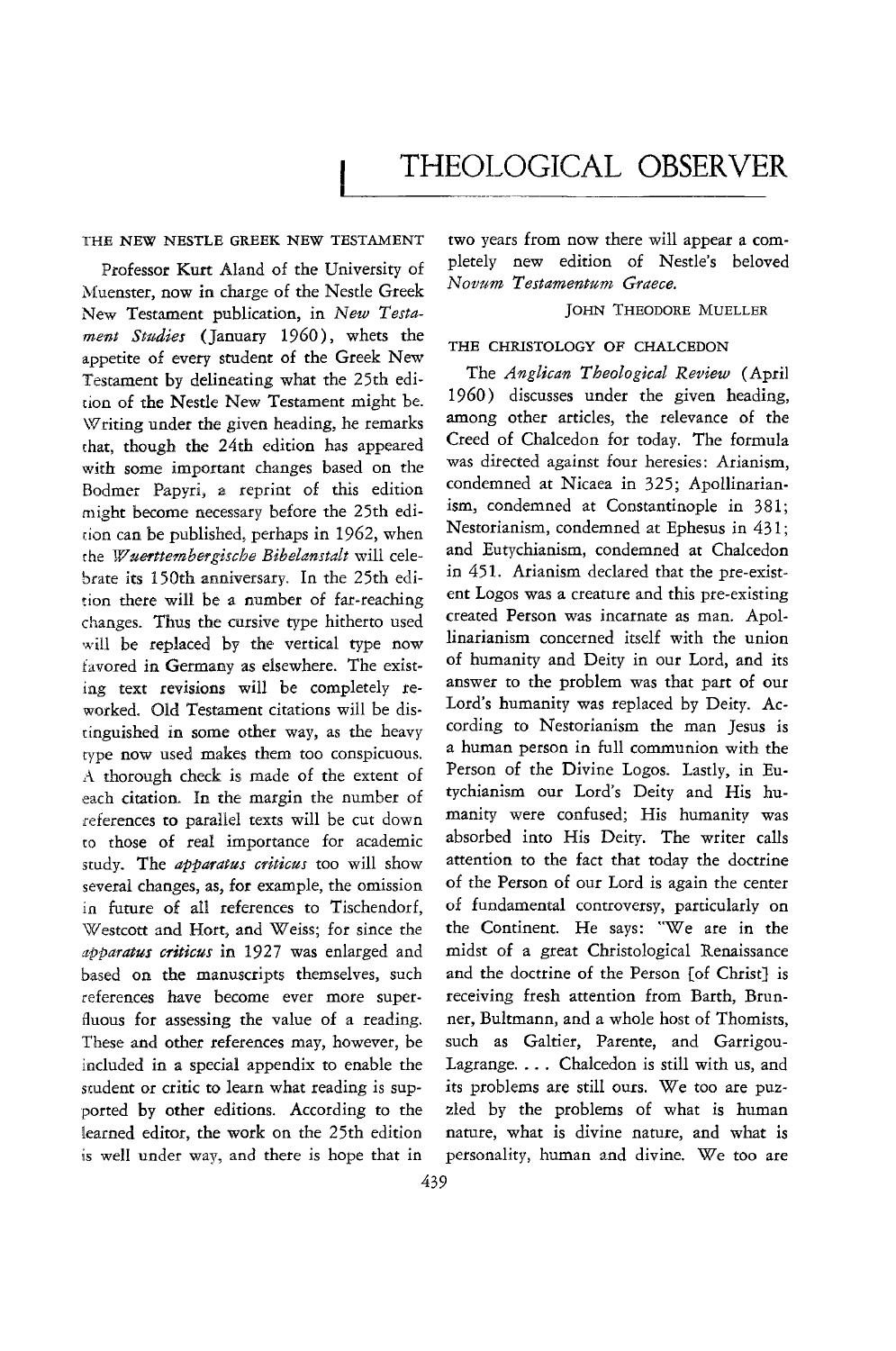again considering substance. Can it be that the ancient Christology has more relevance for today than we formerly believed?" The author's question must definitely be answered in the affirmative. The Christology of Chalcedon merits constant careful consideration as that of Scripture and the Christian Confessions. **JOHN THEODORE MUELLER** 

BRIEF ITEMS FROM LUTHERAN SOURCES

*Geneva.* - "Voice of the Gospel" is the name the Lutheran World Federation will operate its African radio station by, Dr. Sigurd Aske, director of the service, disclosed at LWF headquarters here.

He said also that the federation's projected station will be located in or near Addis Ababa, capital of Ethiopia.

Dr. Aske reported decisions on these matters on returning here from negotiations with the Ethiopian government concerning the LWF's charter to broadcast in that country.

While operating under the name "Voice of the Gospel," the station will be authorized to use in its broadcasts the call letters "LWF" and "such other designations as (the federation) may elect," Dr. Aske said.

Respecting the station site he said that four locations in the vicinity of Addis Ababa are now under consideration.

The final selection will depend on the outcome of technical studies now being conducted by the Rev. Allan G. Thompson, administrative director of the broadcasting service.

The LWF Executive Committee, at its March meeting in Porto Alegre, Brazil, expressed satisfaction with the favorable and rapid way in which the radio project of the Department of World Mission has progressed in recent months.

Also at Porto Alegre, the director of the department, Dr. Arne Sovik, informed the Executive Committee that the board of directors for the broadcasting service would be constituted in connection with the next meeting of the LWF Commission on World Mission. The commission is to meet Aug. 28 to Sept. 3 at Bukoba, Tanganyika.

Federation officials express hope that the station will begin broadcasting on Christmas Day 1961.

Geneva. - Two Executive Committee members of the Lutheran World Federation are recovering from recently suffered heart attacks, according to news received at LWF headquarters here.

They are retired Bishop Ordass of Budapest, former head of the Hungarian Lutheran Church, and Dr. Osmo Tiililä, professor of systematic theology at the University of Helsinki.

Professor Tiililä was stricken on March 23 while attending the committee's meeting in Porto Alegre, Brazil, and interned in a local hospital in serious condition.

Bishop Ordass, who is first vice-president of the federation, suffered a heart infarct in mid· February, according to word received here late in March. By that time he was reported well on the road to recovery.

*Minneapolis, Minn.* - Three church bodies became one when The American Lutheran Church was formally organized here on Friday morning, April 22, to climax more than a decade of merger negotiations.

The historic event joined together the Evangelical, American, and United Evangelical Lutheran churches in a denomination of more than  $2,258,000$  members — the third largest Lutheran body and one of the 10 largest Protestant bodies in America.

It was the first major merger of Lutheran bodies since 1930 and only the third in this country in the 20th century. All three of the uniting churches were themselves the product of merger, the ALC in 1930, the ELC in 1917, and the UELC in 1896.

It was also the first major union of Lutheran bodies crossing lines of national origins, the ELC being of Norwegian, the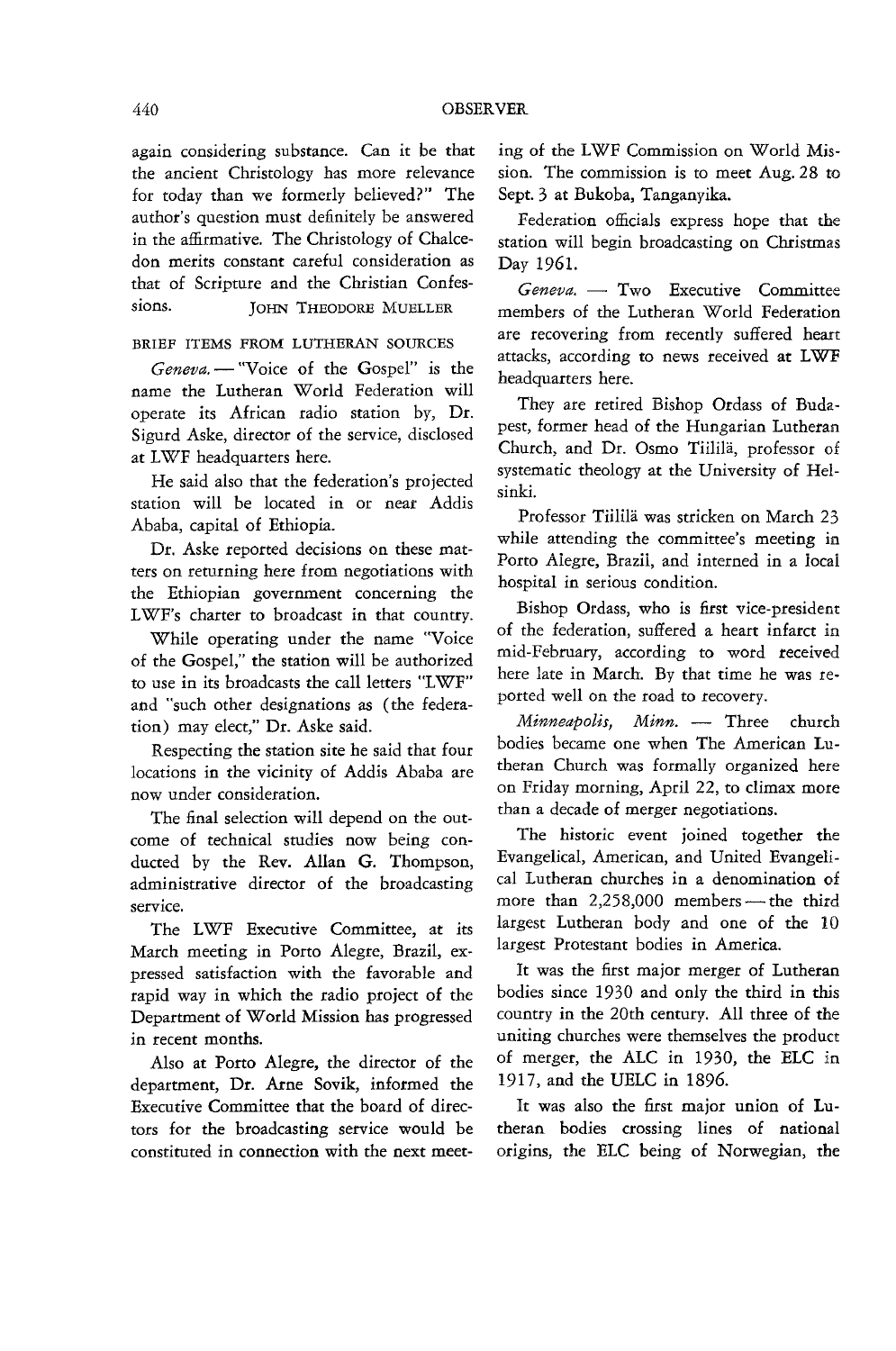ALC of German, and the UELC of Danish heritage.

Amid fiying banners, lusty hymn singing, and tense anticipation, 1,000 delegates marched in slow procession from Central Lutheran Church, after a communion service there, to the Minneapolis Auditorium a block away.

As presiding officer, Dr. William Larsen, president of the UELC, and chairman of the Joint Union Committee for the three-way merger, called the constituting convention to order.

In quick succession the delegates adopted an agenda, appointed convention committees, and accepted the certifications of the presidents of the three merging bodies, which transferred the resources of their churches to the new church.

Then came the moving "Ceremony of Joining Hands," conducted by Dr. Lawrence S. Price of Fremont, Ohio, the convention chaplain. Standing before an improvised altar, over which hung a banner proclaiming the convention's theme - "Thine Be the Glory" - he intoned:

Forasmuch as the delegates of the American Lutheran Church, the Evangelical Lutheran Church, and the United Evangelical Lutheran Church in convention assembled this twentysecond day of April, in the year of our Lord, nineteen hundred and sixty, have covenanted together to form one Lutheran body in Christ; and

Forasmuch as men and women of good Christian mind and purpose do here cast their lot together for a more effective witness and work in the church of Christ in the world;

Let there now be given a visible sign and witness of this new unity by the joining of hands of the presidents of the uniting churches.

With that, the three presidents  $-$  Dr. Henry F. Schuh of the ALC, Dr. Fredrik A. Schiotz of the ELC, and Dr. William Larsen of the UELC - solemnly joined hands as the chaplain continued:

Now unto Him that is able to do exceeding abundantly above all that we ask or think, according to the power that worketh in us, unto Him be glory in the church by Christ Jesus throughout all ages, world without end. Amen.

After a litany and the Lord's Prayer an estimated 7,000 persons filling the auditorium to near capacity raised their voices in Luther's "A Mighty Fortress Is Our God."

Again, in quick succession, the delegates adopted the constitution, by-laws, and articles of incorporation and ratified articles of union - and the merger into The American Lutheran Church was completed.

The first session of the convention concluded with the election of Dr. Schiotz as president of the new church, and the second opened with the election of Dr. Norman A. Menter as vice-president and Dr. Larsen as secretary. Dr. Menter is president of the ALC's Michigan District and the National Lutheran Council.

Also named were six representatives at large, three lay and three clergy, to six-year terms on the 46-member church council. The council-responsible for the leadership and supervision of the church in spiritual matters - will include the president and vicepresident of the church, the presidents of its 19 districts, and a layman from each district.

The church council, with the board of trustees and the secretary of the church, will form the joint council, which will function as the legislative agency of The ALC in the interim between the biennial general conventions.

Also at the second session, delegates adopted a schedule of terms for lay members of the church council, ratified members of boards, commissions, and standing committees, and elected a standing committee on relations with other Lutheran churches, members of boards of institutions, and a nominating committee as well as a resolution com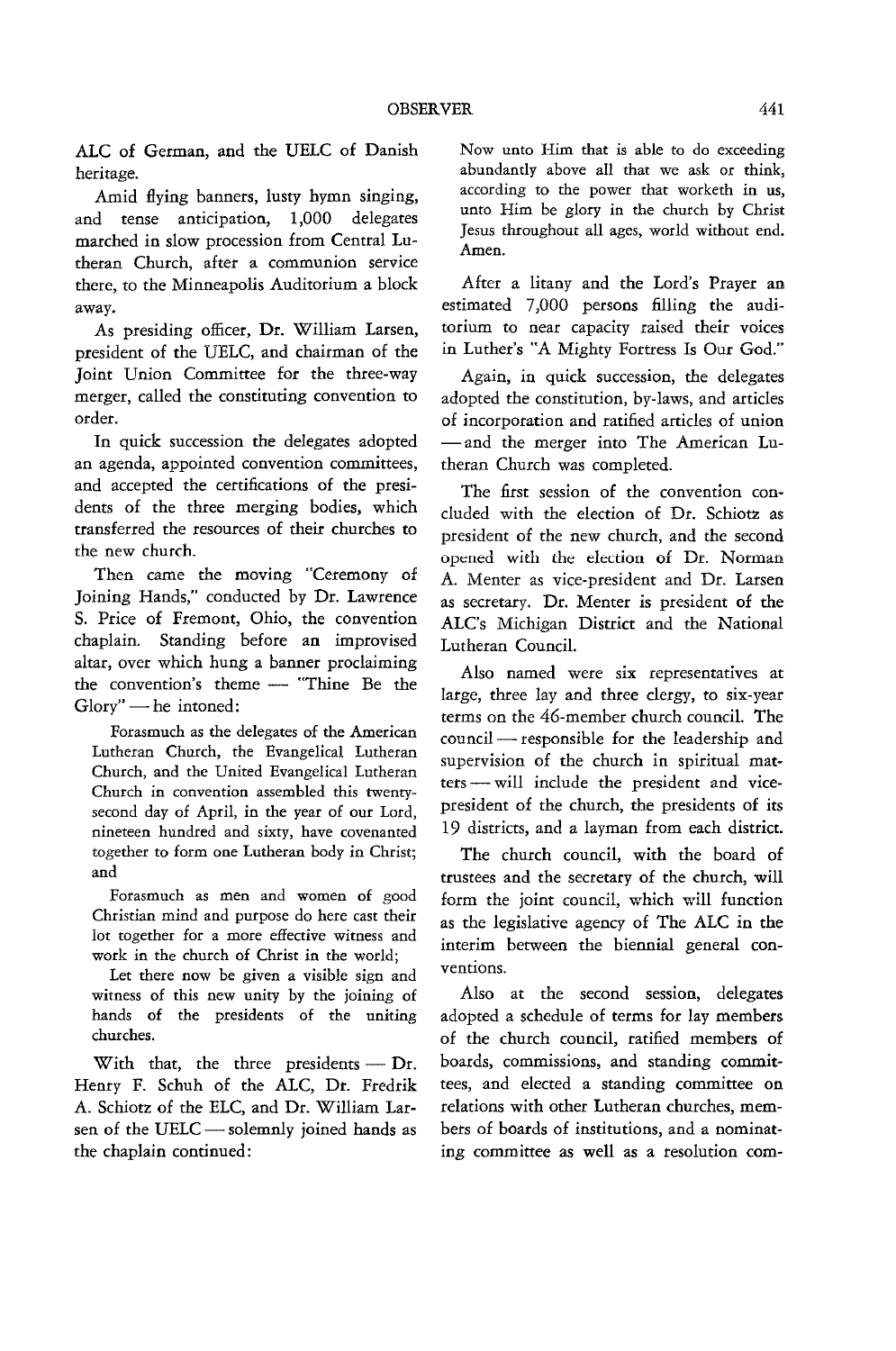mittee for the next convention of The ALC in the fall of 1962.

A budget of \$18,102,254 for the new church's first year of operation was adopted at the third business session. The total is about \$2,250,000 higher than this year's consolidated budgets of the uniting churches, but includes \$2 million to be sought in a special "Year of Jubilee" appeal to provide extra funds for missions, education, and welfare activities of the new church.

Provisional approval was given by the delegates to the constitutions of The ALC's three auxiliaries - American Lutheran Church Women, the Brotherhood, and the Luther League.

The fourth and final business session adopted resolutions applying for membership in the Nationai Lutheran Council, the Canadian Lutheran Council, the Lutheran World Federation and the World Council of Churches, with which all three bodies are now affiliated, and elected 15 councillors to represent The ALC in the NLC.

Also approved was a resolution to declare altar and pulpit fellowship with the Lutheran Free Church, which has twice declined to participate in the three-way merger. The question will be raised again at the LFC's annual conference next year. Should a third referendum be authorized, and if the vote is favorable, the Free Church would apply for membership in The ALC in 1962.

Another resolution adopted by the delegates expressed the willingness of the new church to "enter into discussions looking toward altar and pulpit fellowship with any and all Lutheran churches which confess their adherence to the Holy Scriptures as the Word of God in all matters of faith and life and subscribe to the Confessions of the Lutheran Church."

The convention designated Dr. Henry F. Schuh as honorary president of The ALC for life. Dr. Schuh, who will observe his 70th birthday on May 30, has headed the present ALC for 10 years after 20 years as its director of stewardship and finance, a post he assumed when the church body was formed in 1930. He had been a pastor in the old Buffalo Synod for nearly 16 years.

Other business at the final session included the adoption of pension plans for clergymen and lay workers in the new church.

Also adopted was a "message" from the constituting convention which pastors of some 5,000 congregations in the United States and Canada will be asked to read at all services of worship on Pentecost Sunday, June 5, opening the "Year of Jubilee" which will be observed to the following Pentecost.

*Minneapolis.* - Latest statistics of the three church bodies uniting here to form The American Lutheran Church revealed a combined baptized membership of 2,258,092 at the end of 1959, a total gain of 66,765 over the previous year.

The Evangelical Lutheran Church reported an increase of 34,445 members, or 3.07 per cent, to 1,153,566; the present American Lutheran Church, 29,203 members, or 2.91 per cent, to 1,034,377; and the United Evangelical Lutheran Church, 3,117 members, or 4.65 per cent, to 70,149.

Among the 16 Lutheran bodies in America the ELC ranks fourth in size, the ALC fifth, and the UELC eighth. Largest is the United Lutheran Church in America, with nearly 2,500,000 members, followed by The Lutheran Church - Missouri Synod, with more than 2,300,000.

*Chicago.* - Two division committees of the National Lutheran Council elected new officers at their semiannual meetings here.

Named as chairman of the Division of Lutheran World Federation Affairs was Dr. Henry F. Schuh of Columbus, Ohio, president of the American Lutheran Church. He succeeds Dr. Franklin Clark Fry of New York, president of the United Lutheran Church in America.

Dr. Malvin H. Lundeen of Minneapolis,